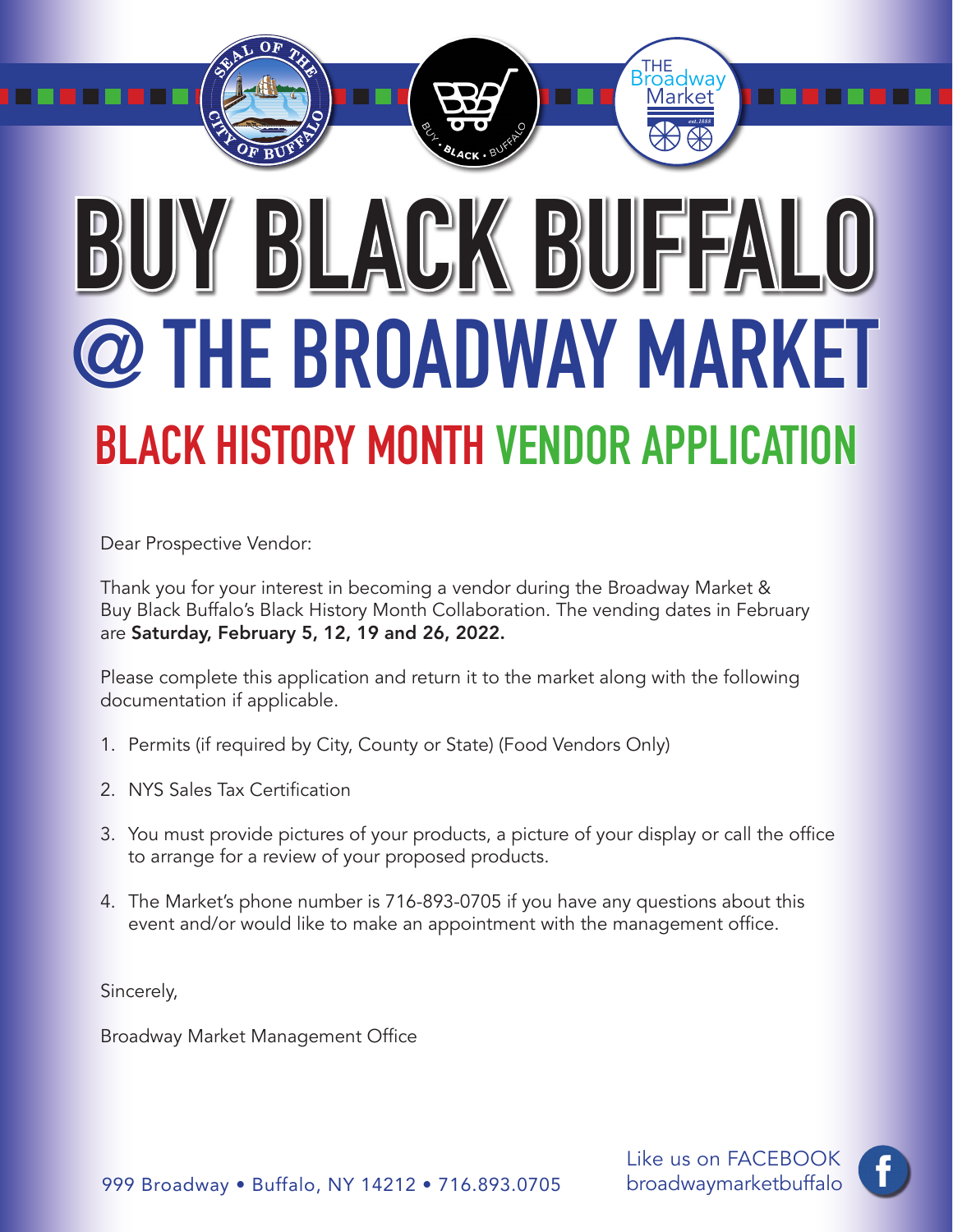

### **BLACK HISTORY MONTH VENDOR APPLICATION**

#### SECTION 1: BUSINESS INFORMATION

| <b>TYPE OF PRODUCT</b> |                                                                                                                       |  |
|------------------------|-----------------------------------------------------------------------------------------------------------------------|--|
| EIN#/Federal Tax ID#   | <u> 1980 - Jan Sarajević, politički politički politički kalendar i politički kalendar i politički kalendar i po</u>   |  |
| Type of Business       | <u> 1990 - Johann Stoff, deutscher Stoff, der Stoff, der Stoff, der Stoff, der Stoff, der Stoff, der Stoff, der S</u> |  |
| D/B/A Trade Name       | <u> 1980 - Johann Johann Stoff, deutscher Stoffen und der Stoffen und der Stoffen und der Stoffen und der Stoffen</u> |  |
| <b>Applicant Name</b>  |                                                                                                                       |  |

#### SECTION 2: CONTACT INFORMATION

| <b>Business Address</b> |      | Citv    | ∠ın.                                    |  |
|-------------------------|------|---------|-----------------------------------------|--|
| Home Address            |      | City    | ∠ıp                                     |  |
| Email                   |      | Website |                                         |  |
| Phone: business         | cell |         | Can we give this number out? $Y \cap N$ |  |

#### SECTION 3: DOCUMENTS

- 1. Please provide a copy of your NYS Tax I.D. and all other required permits if applicable (ie: NYS Agriculture & Markets permit.)
- 2. Vendors with prepared foods must provide a physical copy of an Erie County Department of Health Certificate and a copy of proposed menu.

#### SECTION 4: PAYMENTS

There is no charge for participating in the Black History Month Celebration.

#### SECTION 5: RULES AND REGULATIONS

- 1. Daily vendor stands must be staffed from 8:00 am 5:00 pm. Please make sure you make arrangements in case of an emergency.
- 2. All tables and product must be removed at the end of the day.
- 3. Vendors must keep their stands attractive and clean. Garbage and recyclables must be disposed of promptly and should not be visible to customers.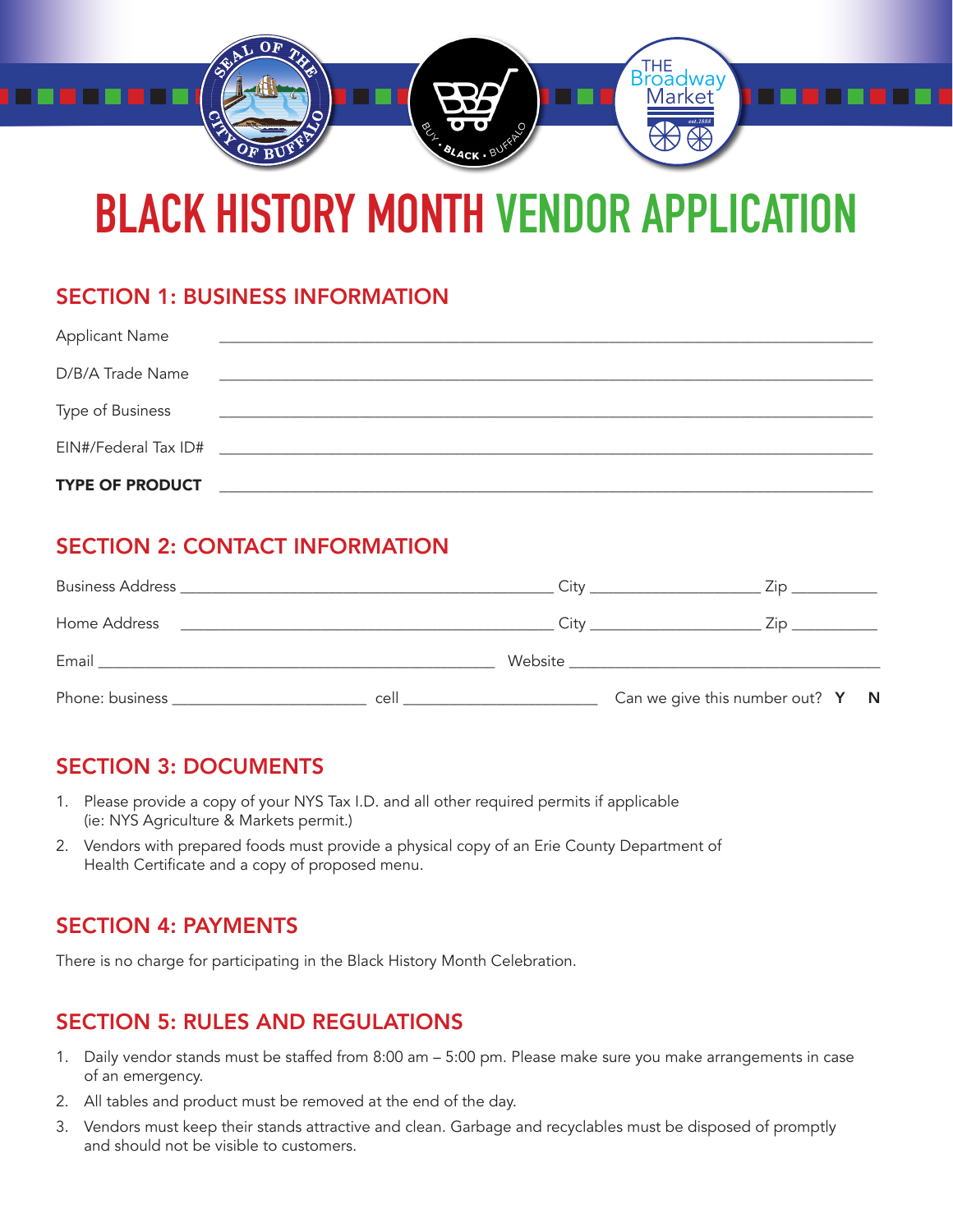## **BLACK HISTORY MONTH VENDOR APPLICATION**

Market THE<br>Broadway

*est.1888*

. . . . . . . . .

- 4. All vendor merchandise must be contained within the footprint of the space. Utilization of adjoining or unused areas is prohibited.
- 5. Vendors are prohibited from hawking, shouting, using megaphones, or horns to attract customers.
- 6. PERSONAL CELL PHONE USE: Please have a cell phone policy in place for employees. Cell phones should be used for customer purchases only
- 7. All persons under 18 years of age must be supervised by an adult at all times.
- 8. The Broadway Market and its management are not responsible for the loss of product or injuries.Vendors are responsible for their own security within their stands.
- 9. Loading docks are extremely busy please use them and promptly move your vehicle. Parking spaces are available throughout the garage.
- 10. NOTHING can be hung or affixed to Market walls without permission.
- 11. No solicitations or raffles.

. . . .

If you need further information and/or guidance on the above please call The Broadway Market Management Office: (716) 893-0705

VENDOR SIGNATURE ON THIS DOCUMENT VERIFIES THAT THE VENDOR HAS CAREFULLY READ, UNDERSTANDS AND AGREES TO ALL PROVISIONS OF THIS APPLICATION.

Signature \_\_\_\_\_\_\_\_\_\_\_\_\_\_\_\_\_\_\_\_\_\_\_\_\_\_\_\_\_\_\_\_\_\_\_\_\_\_\_\_\_\_\_\_\_\_\_\_\_\_\_\_\_\_\_\_\_\_\_ Date \_\_\_\_\_\_\_\_\_\_\_\_\_\_\_\_\_\_\_\_\_\_\_\_\_\_\_\_\_\_\_

Signature of Market Manager \_\_\_\_\_\_\_\_\_\_\_\_\_\_\_\_\_\_\_\_\_\_\_\_\_\_\_\_\_\_\_\_\_\_\_ Date Application Received \_\_\_\_\_\_\_\_\_\_\_\_\_\_\_\_\_\_\_\_\_

Date Approved \_\_\_\_\_\_\_\_\_\_\_\_\_\_\_\_\_\_\_\_\_ If not approved reason\_\_\_\_\_\_\_\_\_\_\_\_\_\_\_\_\_\_\_\_\_\_\_\_\_\_\_\_\_\_\_\_\_\_\_\_\_\_\_\_\_\_\_\_\_\_\_\_\_\_\_

#### For the purpose of the City of Buffalo Public Market:

- 1. NYS Farmers Vendors who grow agricultural products in New York State. Agricultural products include: vegetables, fruit, fish, dairy and related products, including honey and syrup, livestock, live plants, herbs, spices and flowers.
- 2. Other Foods Vendors of Other Foods such as Agricultural Products (as defined above) not grown in New York State and other edible items including: baked goods, jams, jellies, etc
- 3. Arts and Crafts- Vendor of handmade arts and crafts. All products being sold must be handmade by vendor.
- 4. Prepared Foods: Prepared foods are limited to specialty items, intended to be consumed on-site. \*Note: Additional vendors of hot dogs, hamburgers, Polish sausage or other types, pierogi or traditional breakfast items will not be considered for placement.
- 5. General Merchandise Vendors of New General Merchandise which may include tee-shirts, pottery, jewelry, toys and other non-edible products.